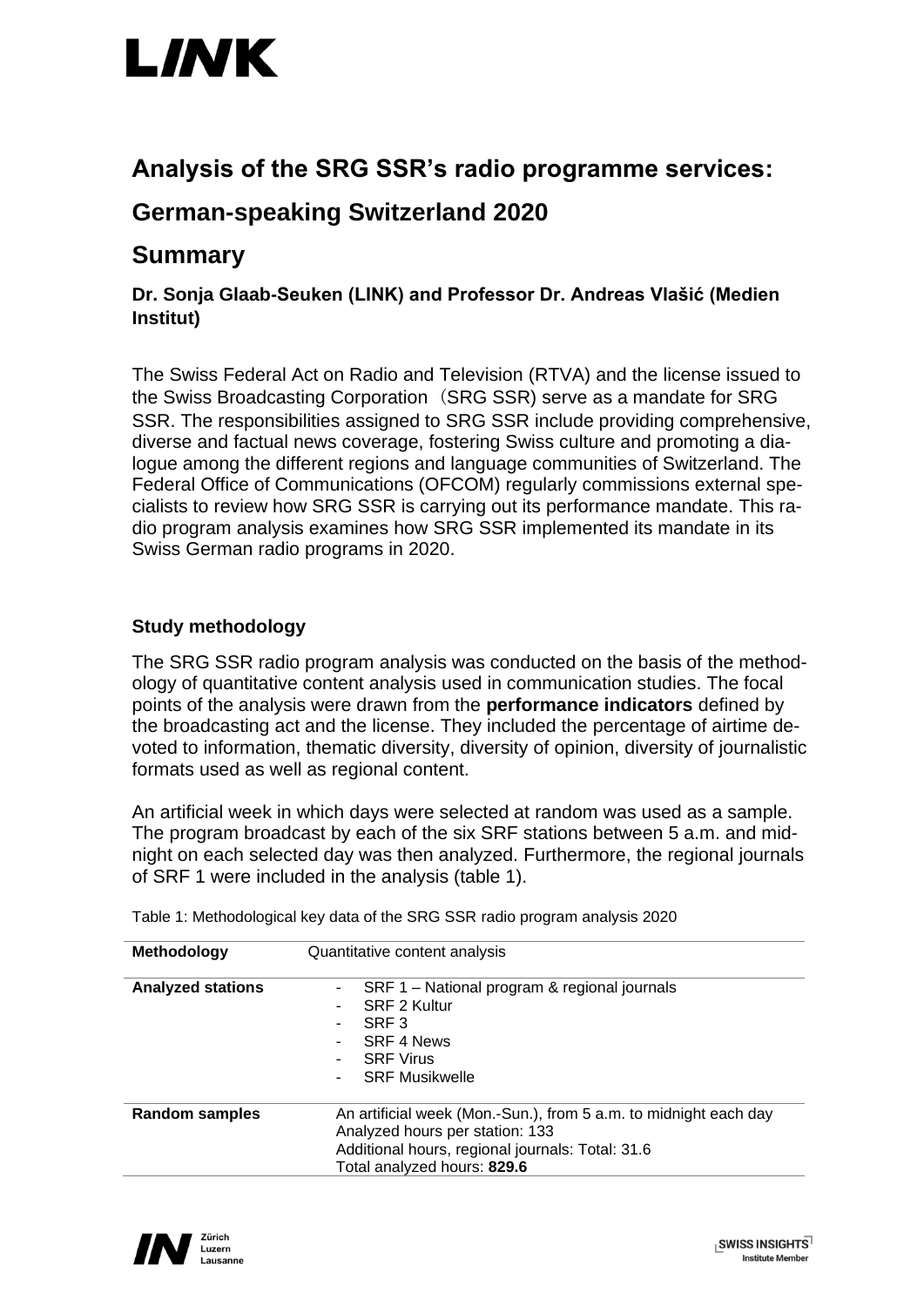

This analysis serves as the next chapter in a series of SRG SSR program analyses conducted in the past. Therefore, it applied the methodologies that had been previously used. They were modified only for the purpose of making necessary changes (including the new license requirements issued in 2019). This approach ensured that the findings of the latest study could be compared with the results of previous analyses. It also assured that the analysis could be used as a data basis for a long-term examination of the programs broadcast by SRG SSR radio stations.

### **Results**

The results of the SRG SSR radio program analysis 2020 show a **largely stable situation, or even a slightly positive trend regarding the program performance of SRF radio stations** – in comparison with the findings from 2017. For instance, the percentage of airtime devoted to information rose slightly for all six SRF radio stations compared with 2017: On average, **information** made up onethird of all SRF radio programs that were analyzed in 2020. Yet the percentage of information offered in the program of each individual station varied significantly – in 2020 as in 2017: In line with its broadcasting profile, the program of SRF 4 News consists almost entirely of information and includes no music at all. By contrast, SRF Virus, a station aimed at young people, primarily broadcasts music, and only 10 percent of its program is devoted to information (figure 1).



Figure 1: Program structure *Basis: Total airtime, random sample 2020, Mon.-Sun. 5 a.m. to midnight*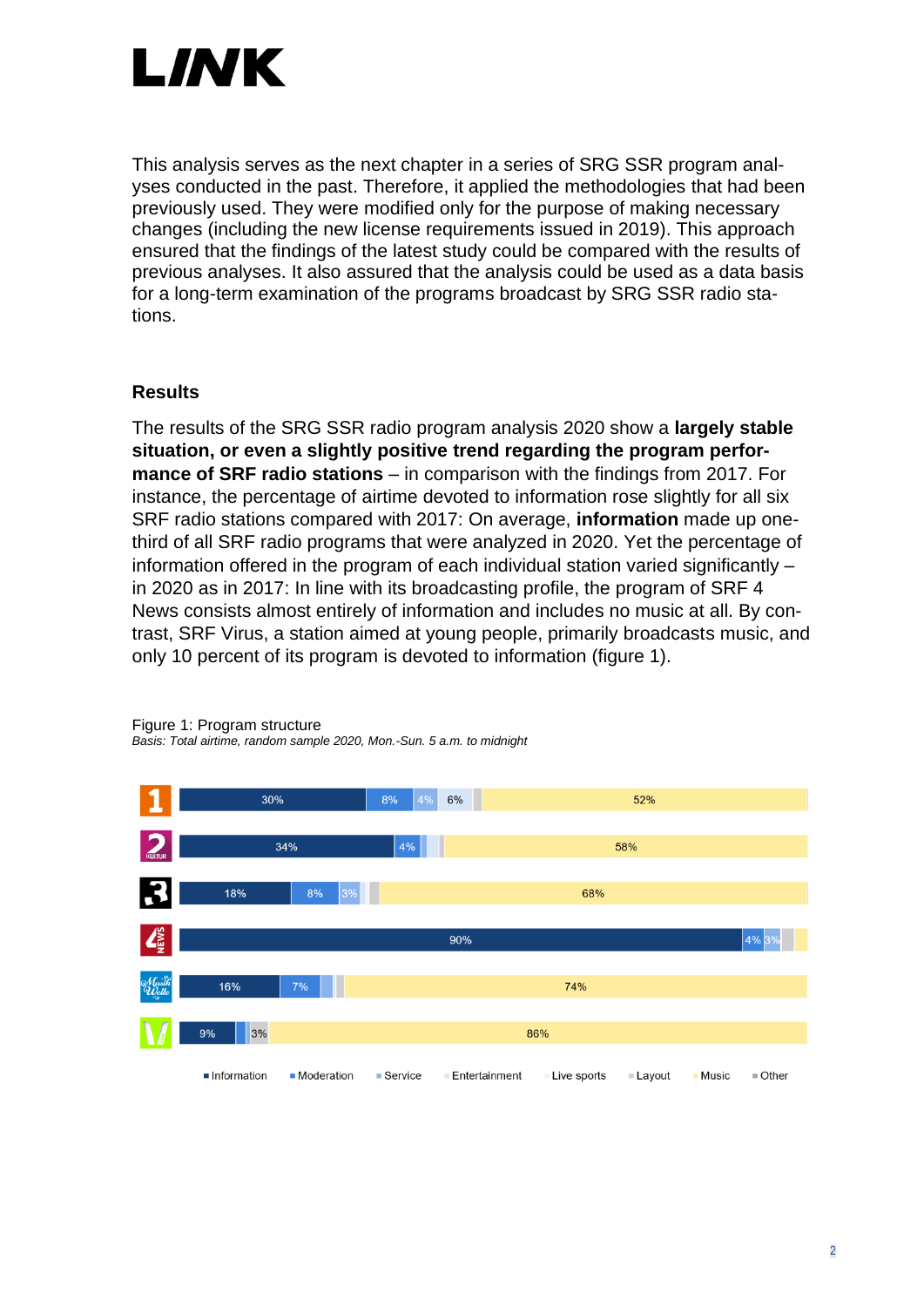

All analyzed SRF radio stations covered a wide range of issues in their informative contents – in spite of their somewhat different broadcasting profiles and the focal points that arose from them. Coverage concentrated particularly on four areas that are especially relevant to the SRG SSR broadcasting license: politics, business, society and culture. The **thematic diversity** offered by the programs of the broadcasting family declined slightly since 2017. By contrast, the **diversity of journalistic formats** rose somewhat. In particular, SRF 2 Kultur and SRF 4 News packaged their content in a wide range of sophisticated journalistic formats, such as on-site reporting and feature stories.

**A range of views** regarding the issues or events being covered was included relatively frequently in journalistic formats in which such contextualization could potentially be provided (that is, not in news or brief reports): About one-fifth of these formats included different perspectives or opinions. Various different views also became visible (and audible) in the radio programs as the result of different actors/contributors being included in the informative content. Swiss actors in the widest range of areas – from politics and culture to sports – were included in the informative content of all six SFR radio stations. In a reflection of each station's broadcasting profile, SRF 4 News reported much more frequently on political actors, SRF 2 Kultur on cultural actors and SRF 1 on social actors than the remaining stations did. As a whole, SRF radio stations presented a comparable degree of **diversity of actors** as they did three years earlier.

The broadcasting license also requires SRG SSR radio stations to ensure that **genders are appropriately represented** in their programs. In 2020, the percentage of male voices heard on the air during the spoken segments of SRF radio programs was larger (and occasionally much larger) than female voices. This was particularly the case at SRF Virus: Male voices were heard on three-fourths of the airtime during the spoken segments on this station.

A positive conclusion can be drawn about the degree of **source transparency** – a key indicator of journalistic professionalism – offered by the stations. On average, four-fifths of their informative content identified the sources of information or even broadcast sound bites from the source. The SRF stations were equally transparent about their access to sources, that is, information about the specific way that they gained access to the transmitted information. The stations increased the level of their source transparency compared with 2017. This parameter rose back to the level last measured in 2014.

Significant changes were found to have occurred in the **geographic focus** of reporting by German-speaking SRG radio stations since 2017. In 2020, SRF radio stations continued to intensely report on events happening abroad as well as on issues of international relevance. But they devoted significantly less airtime to these topics compared with 2017. Instead, they allocated somewhat more airtime to events and issues related to French- and Italian-speaking Switzerland (Romandy and Ticino) than they did in 2017. Such a trend was also observed regarding information with a national or (language) regional impact. Thus, for 2020, a minor trend in which the stations shifted their focus from international issues to national